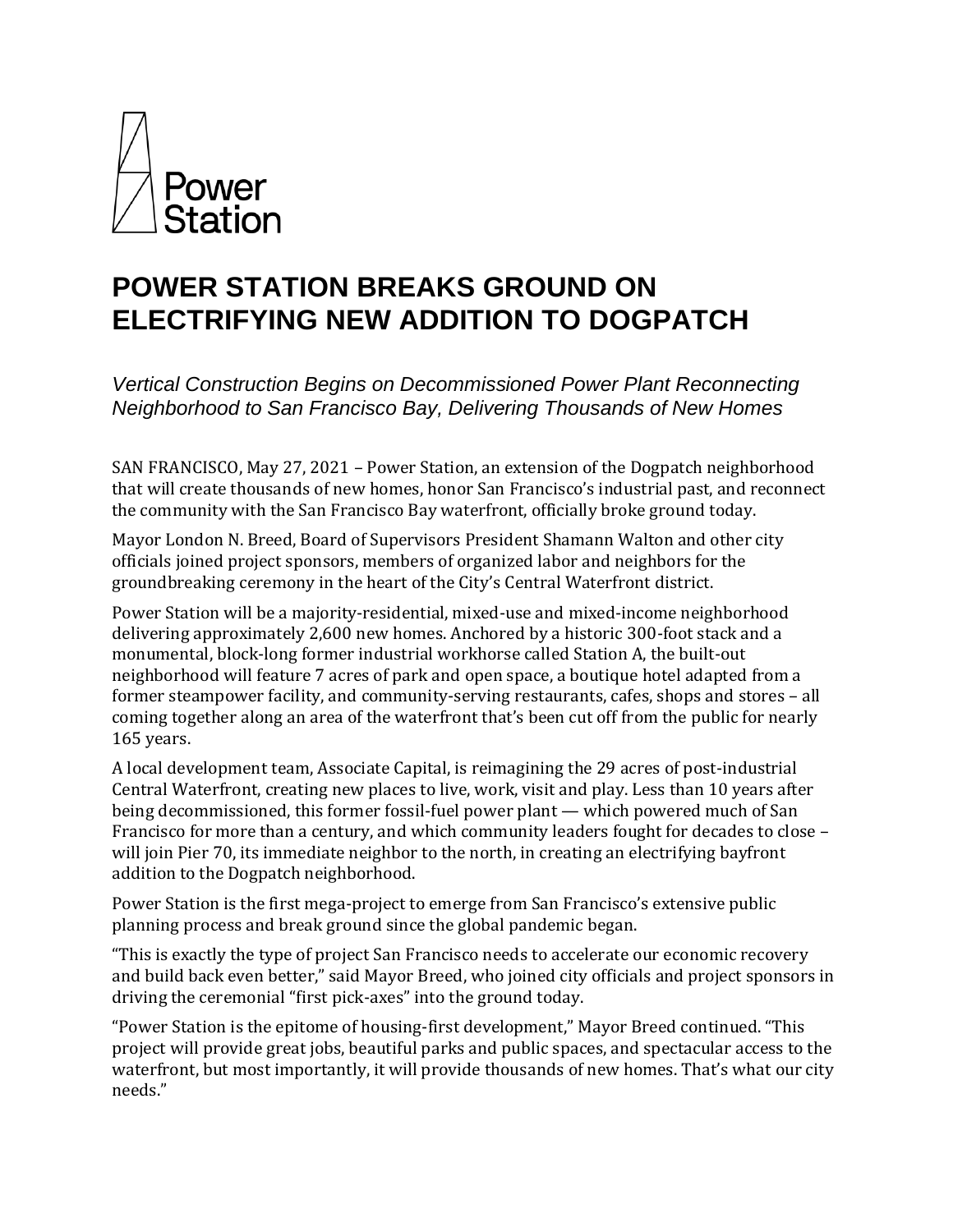Power Station's team leader, Enrique Landa, a partner at Associate Capital, explained that the neighborhood will be built in several phases over the next two decades.

Landa announced that Power Station's phasing had been revised to better achieve three critical goals: introducing more housing sooner, including 100% affordable housing; more space for life science uses; and the rehabilitation of Station A, one of the most historic structures in the neighborhood.

## **Where Past Meets Future**

"San Francisco has a glorious past, but what makes this City great is that we're always looking forward. This is the City that builds the future," Landa said. "And for our generation, that means making the space that's needed for new homes, housing people at all levels, so that San Francisco remains a place for everybody. It also means making the space for new industries and the life sciences, which the pandemic has reminded us are critical to our future."

Landa explained the original phasing plan had a single residential building with about 315 units in Phase 1. The revised first phase now has three residential buildings with more than double the amount of housing – 735 units, including a 100% affordable housing building. Two buildings are being designed by Fosters + Partners and the third by Leddy, Maytum, Stacy Architects.

"This is a once-in-a-generation opportunity to bring the best out of a neighborhood's industrial past and infuse it with what the community needs and wants in the 21st Century," said Armstrong Yakubu, Senior Partner at Foster and Partners.

Standing in front of magisterial Station A, Landa also emphasized the importance of honoring the neighborhood's industrial structures, and repurposing them for a healthier, communityoriented future.

"The community really came together to push for Station A, and we are incredibly proud that we were able to bring forward a design from one of the world's most creative architectural firms, Herzog & De Meuron, that met the community's high expectations and aspirations for this site," said Landa.

HdM's senior partner Jason Frantzen said, "The reinvention of Power Station will bring new life to a significant building from the city's colorful past and will anchor this area as a destination on the San Francisco waterfront. We are honored to continue our work in the Bay Area and look forward to realizing this important project."

The diverse new neighborhood will also include 1.6 million square feet of Office/Life Science and/or Laboratory space; 100,000 square feet of retail; and ample community- serving amenities. The architect of record for all the Power Station buildings to date is Adamson Associates Architects.

### **For the Community**

The San Francisco Board of Supervisors and Planning Commission unanimously approved the ambitious plan in 2020.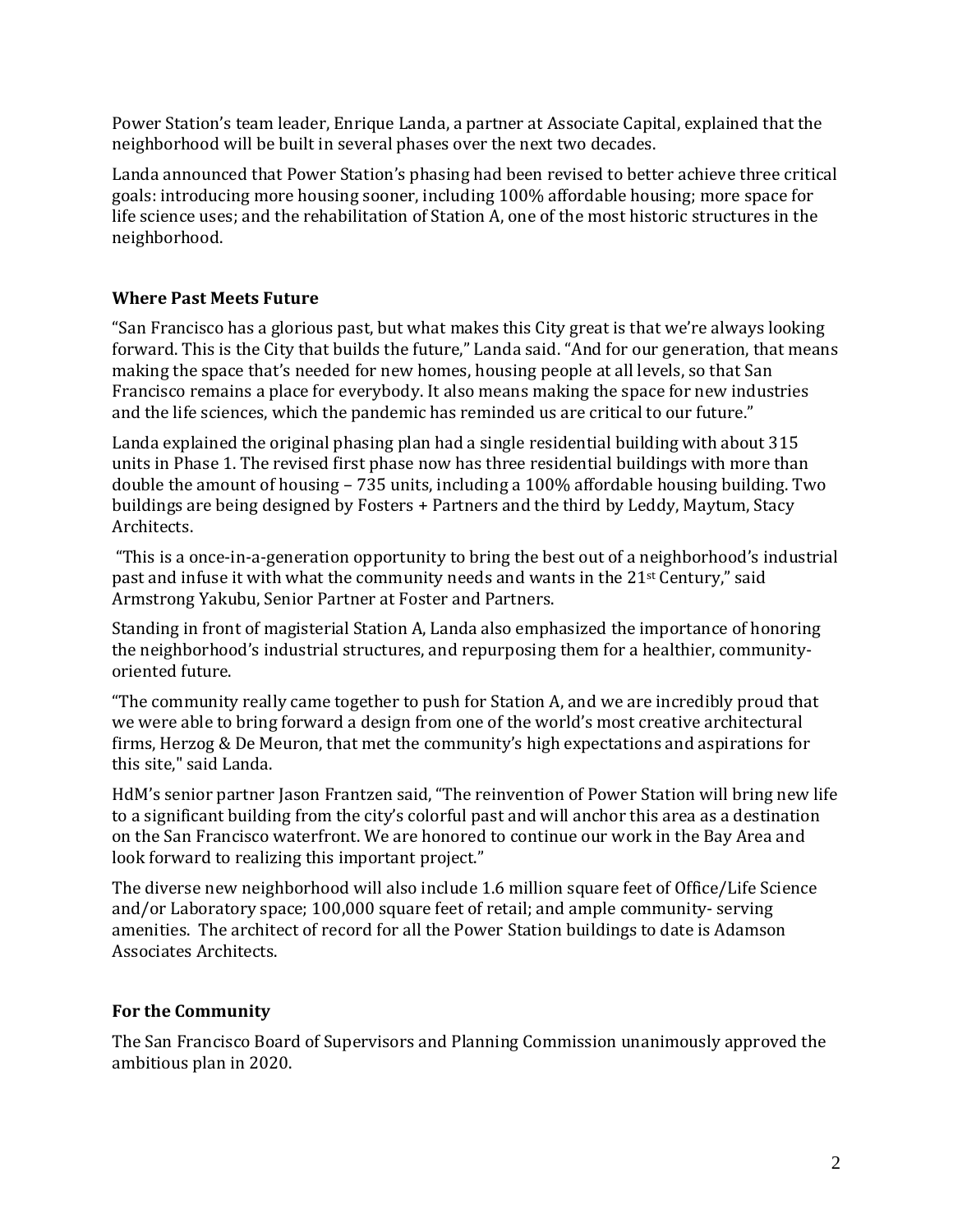Board President and District 10 Supervisor Walton, who along with Mayor Breed co-sponsored the legislation that led to the project's approval, has steadfastly emphasized what Power Station brings to the people of Dogpatch and the City.

"I have been looking forward to realizing the extensive benefits for the community from this project," President Walton said. "I'm especially eager to see the affordable housing coming in the first phase, as well as the open space and parks, along with the much-needed community center, which is vital for a vibrant neighborhood."

In total, the project will contribute more than \$860 million in public benefits, ranging from its affordable housing program and historic preservation to public infrastructure and open space — all of which will directly benefit San Franciscans. These include:

- 30% affordable housing (at 72% AMI for rental and 99% for home ownership) without public subsidy or public financing tools
- Massive investment in neighborhood parks and infrastructure
- 36 units dedicated to the Homeless Prenatal Program
- Extension of the San Francisco Bay Trail
- Public transit on site ("55-Dogpatch" Muni line terminus)
- Full-sized grocery store
- 25,000-square-foot community facility operated by the YMCA of San Francisco
- 12,000 square feet of childcare facilities
- 1,500-square-foot catering kitchen/incubator space for community kitchen La Cocina
- Neighborhood streetscape improvements
- Water transit pilot program
- Investment in sea level rise defense
- Soccer field and active recreation on site

The proposed Power Station underwent a three-year public planning process, involving more than 170 public meetings and community events, and has been reviewed many times at the Planning Commission and other public agencies.

Mayor Breed placed the project in the context of the City's efforts to come back stronger than ever, and to address its most entrenched challenges.

"Before the onset of the pandemic, we set an ambitious goal of 50,000 new homes in San Francisco over the next 10 years, and we still intend to meet that target," Mayor Breed said, "We will need ambitious, community-oriented projects like Power Station to achieve this goal."

For more about the Power Station, go to [https://www.dogpatchpowerstation.com.](https://www.dogpatchpowerstation.com/)

###